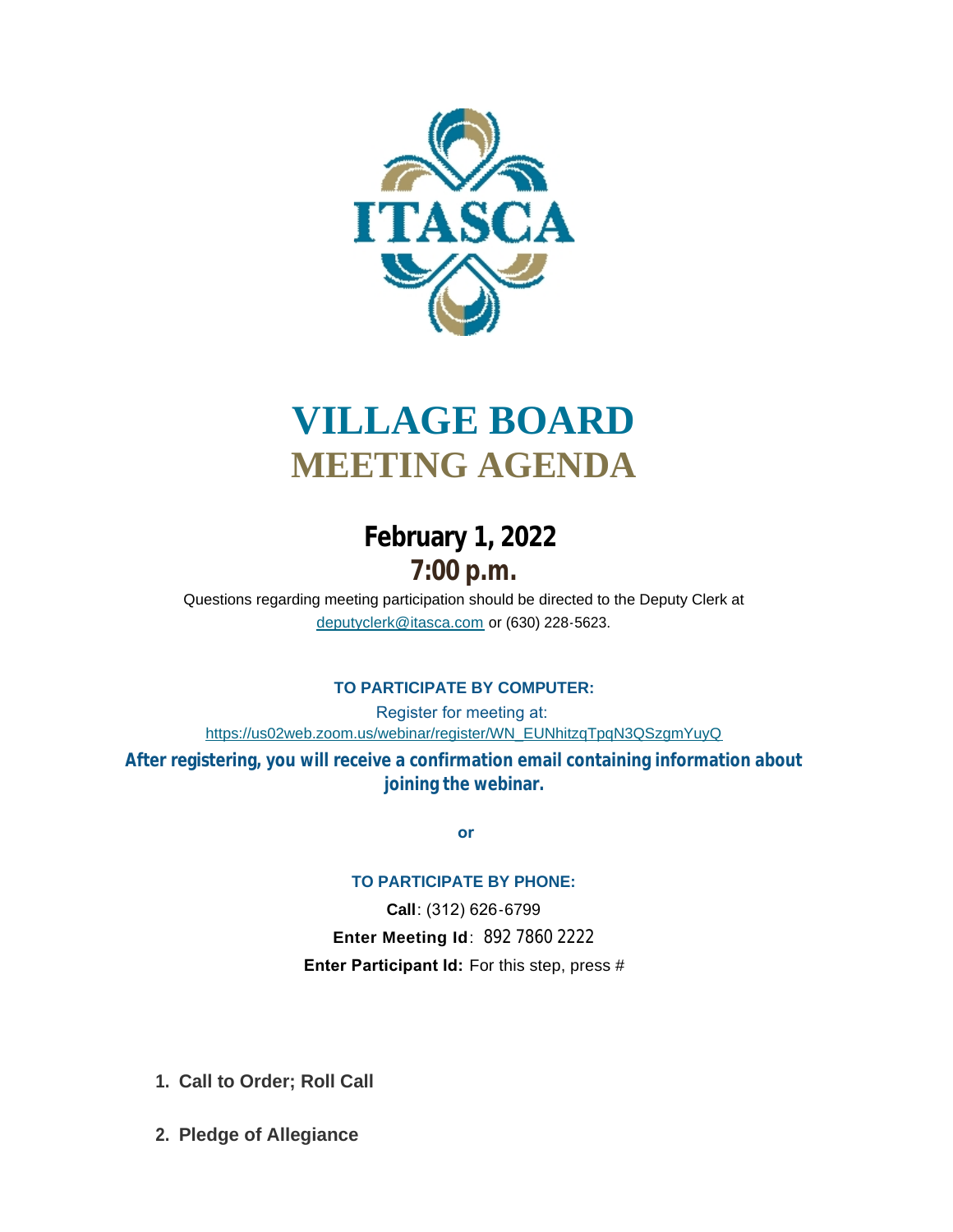- **Audience Participation 3.**
- **Presentation of Meeting Minutes 4.**
	- **Village Board Meeting – January 18, 2022 a. Documents:**

#### [20220118 VB MINUTES.PDF](http://www.itasca.com/AgendaCenter/ViewFile/Item/7348?fileID=9379)

- **Presentations 5.**
- **President's Comments 6.**
- **Community Development Committee 7.** Chair Trustee Gavanes; Co-Chair Trustee Leahy
- **Capital & Infrastructure Committee 8.** Chair Trustee Aiani; Co-Chair Trustee Madaras
- **Finance & Operations Committee 9.** Chair Trustee Powers; Co-Chair Trustee Linsner
	- **Discussion and possible regarding a Professional Service a. Agreement PMA Securities, LLC**

**Documents:**

#### FIN A - [PMA CONTRACT.PDF](http://www.itasca.com/AgendaCenter/ViewFile/Item/7349?fileID=9380)

**Monthly Financial Report – November (Information Only) b. Documents:**

#### FIN B - [MONTHLY FINANCIAL REPORT -](http://www.itasca.com/AgendaCenter/ViewFile/Item/7398?fileID=9397) NOV21.PDF

**Intergovernmental Committee 10.** Chair Trustee Leahy; Co-Chair Trustee Aiani

#### **Consent Agenda 11.**

**Approving Ordinance 2006-22 regarding Amending § 150.80 of a. the Village Code - Building Permit Fees**

**Documents:**